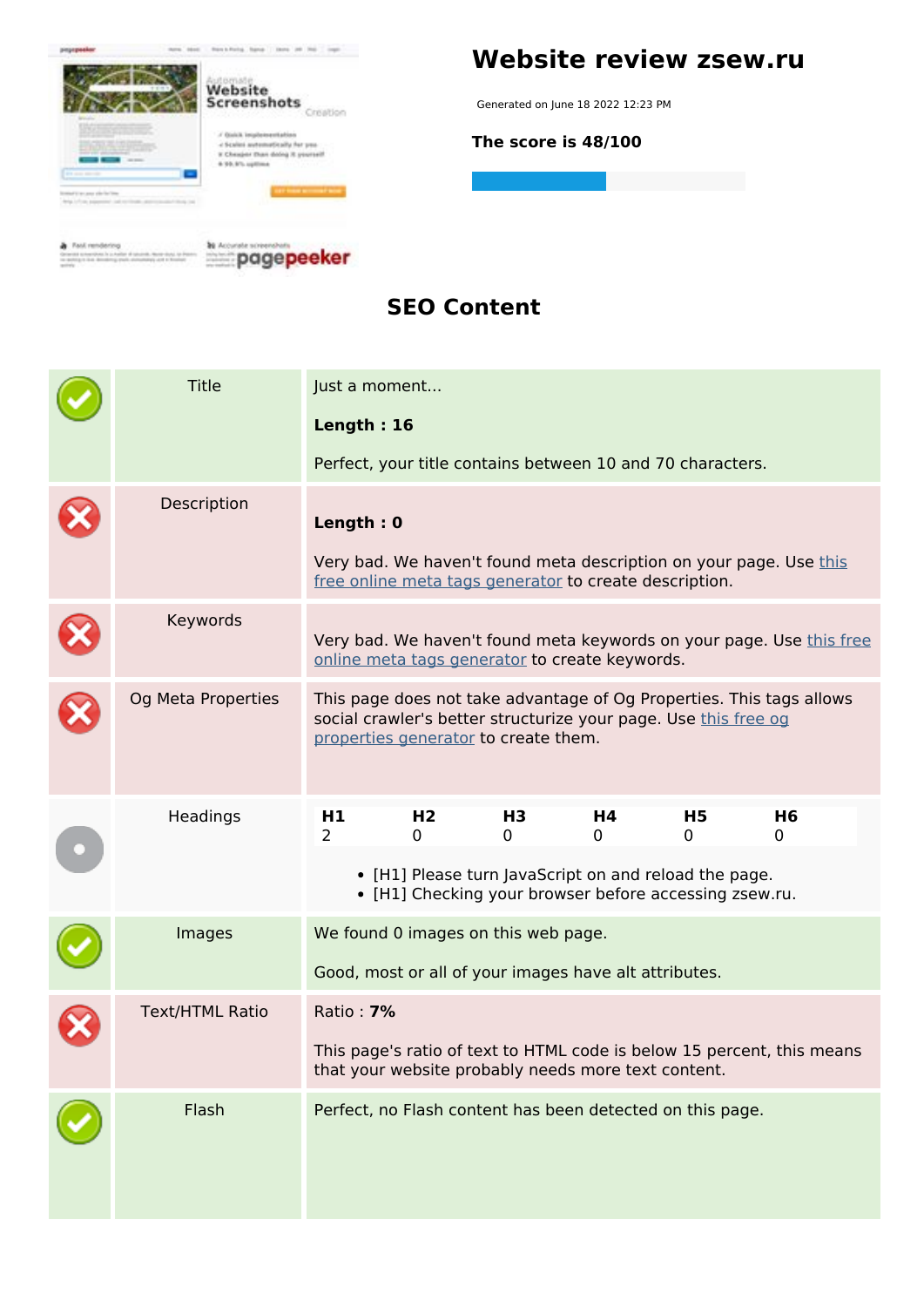#### **SEO Content**

| Iframe                            | Great, there are no Iframes detected on this page.                                     |  |  |
|-----------------------------------|----------------------------------------------------------------------------------------|--|--|
|                                   | <b>SEO Links</b>                                                                       |  |  |
| <b>URL Rewrite</b>                | Good. Your links looks friendly!                                                       |  |  |
| Underscores in the<br><b>URLs</b> | Perfect! No underscores detected in your URLs.                                         |  |  |
| In-page links                     | We found a total of 2 links including 0 link(s) to files                               |  |  |
| <b>Statistics</b>                 | External Links: noFollow 0%<br>External Links: Passing Juice 100%<br>Internal Links 0% |  |  |

# **In-page links**

| <b>Anchor</b> | <b>Type</b> | Juice         |
|---------------|-------------|---------------|
| table         | External    | Passing Juice |
| Cloudflare    | External    | Passing Juice |

### **SEO Keywords**

| Keywords Cloud | ray just browser please page reload |
|----------------|-------------------------------------|
|                | ddos cloudflare redirect protection |

# **Keywords Consistency**

| <b>Keyword</b> | Content | Title | Keywords Descripti Headings<br>on |  |
|----------------|---------|-------|-----------------------------------|--|
|                |         |       |                                   |  |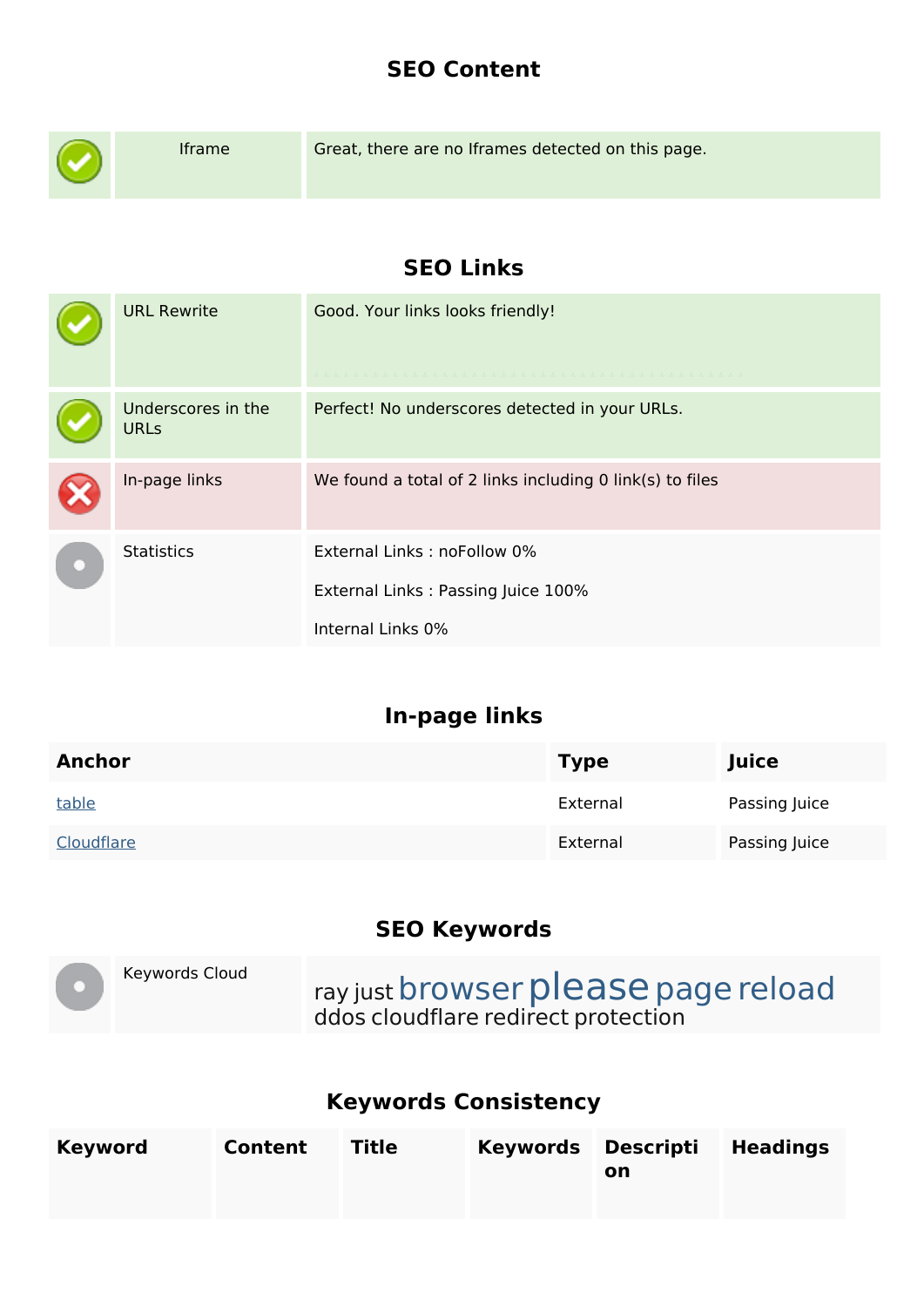# **Keywords Consistency**

| please  | 3 | × | × | × |   |
|---------|---|---|---|---|---|
| reload  | 2 | × | × | × |   |
| page    | 2 | × | × | × |   |
| browser | 2 | × | × | × |   |
| just    |   |   | × | × | × |

# **Usability**

| Url                | Domain: zsew.ru<br>Length: $7$                    |
|--------------------|---------------------------------------------------|
| Favicon            | Great, your website has a favicon.                |
| Printability       | We could not find a Print-Friendly CSS.           |
| Language           | Good. Your declared language is en.               |
| <b>Dublin Core</b> | This page does not take advantage of Dublin Core. |

### **Document**

| Doctype                | HTML 5                                                                                                             |
|------------------------|--------------------------------------------------------------------------------------------------------------------|
| Encoding               | You have not specified the document's charset. Use this free meta tags<br>generator to declare document's charset. |
| <b>W3C Validity</b>    | Errors: 42<br>Warnings: 2                                                                                          |
| <b>Email Privacy</b>   | Great no email address has been found in plain text!                                                               |
| <b>Deprecated HTML</b> | Great! We haven't found deprecated HTML tags in your HTML.                                                         |